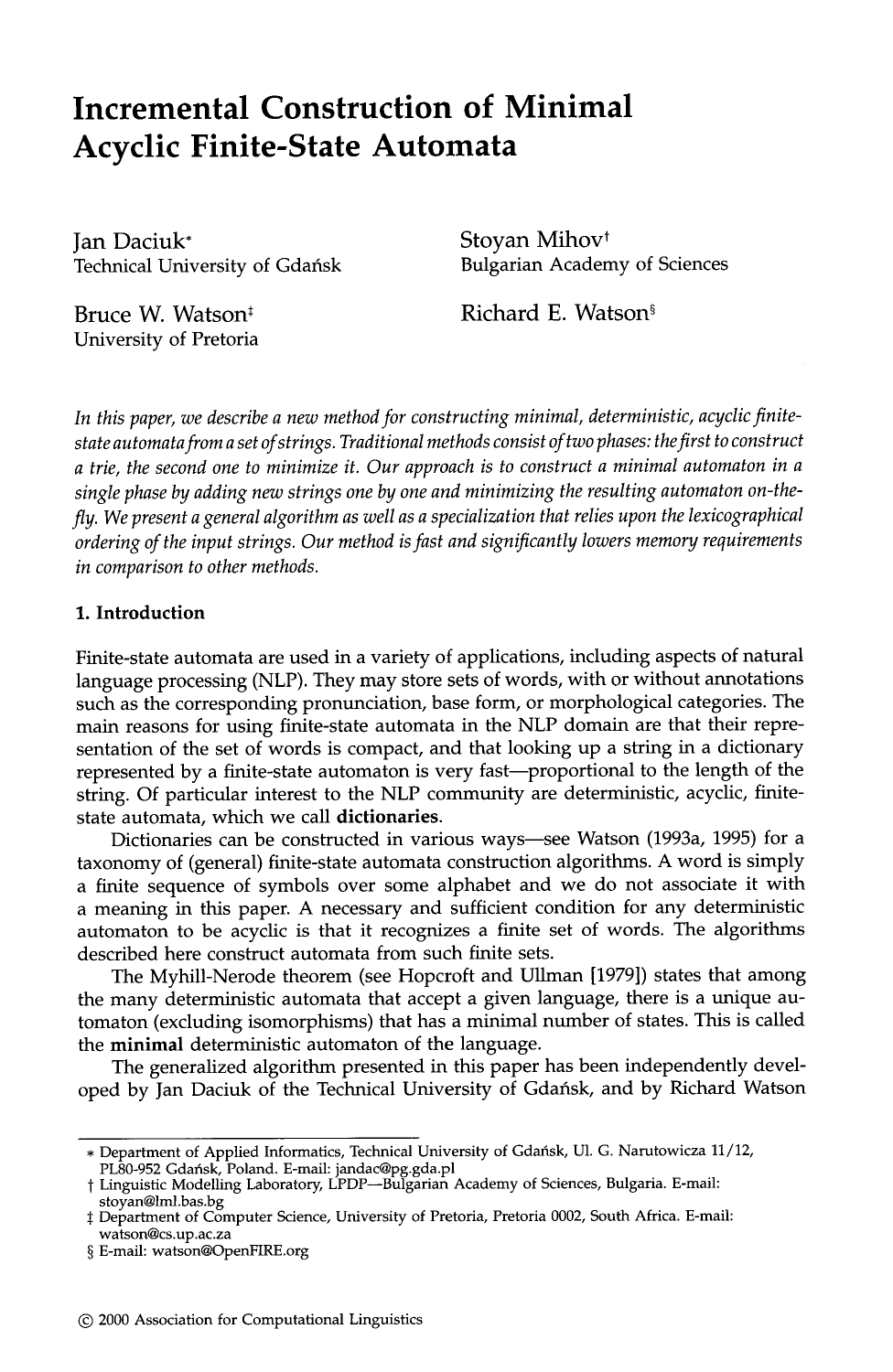and Bruce Watson (then of the IST Technologies Research Group) at Ribbit Software Systems Inc. The specialized (to sorted input data) algorithm was independently developed by Jan Daciuk and by Stoyan Mihov of the Bulgarian Academy of Sciences. Jan Daciuk has made his  $C++$  implementations of the algorithms freely available for research purposes at www.pg.gda.pl/ $\sim$ jandac/fsa.html.<sup>1</sup> Stoyan Mihov has implemented the (sorted input) algorithm in a Java package for minimal acyclic finite-state automata. This package forms the foundation of the Grammatical Web Server for Bulgarian (at origin2000.bas.bg) and implements operations on acyclic finite automata, such as union, intersection, and difference, as well as constructions for perfect hashing. Commercial C++ and Java implementations are available via www.OpenFIRE.org. The commercial implementations include several additional features such as a method to remove words from the dictionary (while maintaining minimality). The algorithms have been used for constructing dictionaries and transducers for spell-checking, morphological analysis, two-level morphology, restoration of diacritics, perfect hashing, and document indexing. The algorithms have also proven useful in numerous problems outside the field of NLP, such as DNA sequence matching and computer virus recognition.

An earlier version of this paper, authored by Daciuk, Watson, and Watson, appeared at the International Workshop on Finite-state Methods in Natural Language Processing in 1998—see Daciuk, Watson, and Watson (1998).

# **2. Mathematical Preliminaries**

We define a deterministic finite-state automaton to be a 5-tuple  $M = (Q, \Sigma, \delta, q_0, F)$ , where Q is a finite set of states,  $q_0 \in Q$  is the start state,  $F \subseteq Q$  is a set of final states,  $\Sigma$ is a finite set of symbols called the alphabet, and  $\delta$  is a partial mapping  $\delta: Q \times \Sigma \longrightarrow Q$ denoting transitions. When  $\delta(q, a)$  is undefined, we write  $\delta(q, a) = \perp$ . We can extend the  $\delta$  mapping to partial mapping  $\delta^* \colon Q \times \Sigma^* \longrightarrow Q$  as follows (where  $a \in \Sigma$ ,  $x \in \Sigma^*$ ):

$$
\begin{array}{rcl}\n\delta^*(q,\varepsilon) & = & q \\
\delta^*(q,ax) & = & \begin{cases}\n\delta^*(\delta(q,a),x) & \text{if } \delta(q,a) \neq \bot \\
\bot & \text{otherwise}\n\end{cases}\n\end{array}
$$

Let DAFSA be the set of all deterministic finite-state automata in which the transition function  $\delta$  is acyclic—there is no string w and state q such that  $\delta^*(q, w) = q$ .

We define  $\mathcal{L}(M)$  to be the language accepted by automaton M:

$$
\mathcal{L}(M) = \{ \, x \in \Sigma^* \mid \delta^*(q_0, x) \in F \, \}
$$

The size of the automaton,  $|M|$ , is equal to the number of states,  $|Q|$ .  $\mathcal{P}(\Sigma^*)$  is the set of all languages over  $\Sigma$ . Define the function  $\vec{\mathcal{L}}: Q \longrightarrow \mathcal{P}(\Sigma^*)$  to map a state q to the set of all strings on a path from  $q$  to any final state in  $M$ . More precisely,

$$
\vec{\mathcal{L}}(q) = \{ x \in \Sigma^* \mid \delta^*(q, x) \in F \}
$$

 $\vec{\mathcal{L}}$  (q) is called the **right language** of q. Note that  $\mathcal{L}(M) = \vec{\mathcal{L}}$  (q<sub>0</sub>). The right language of

<sup>1</sup> The algorithms in Daciuk's implementation differ slightly from those presented here, as he uses automata *with final transitions,* not final states. Such automata have fewer states and fewer transitions than traditional ones.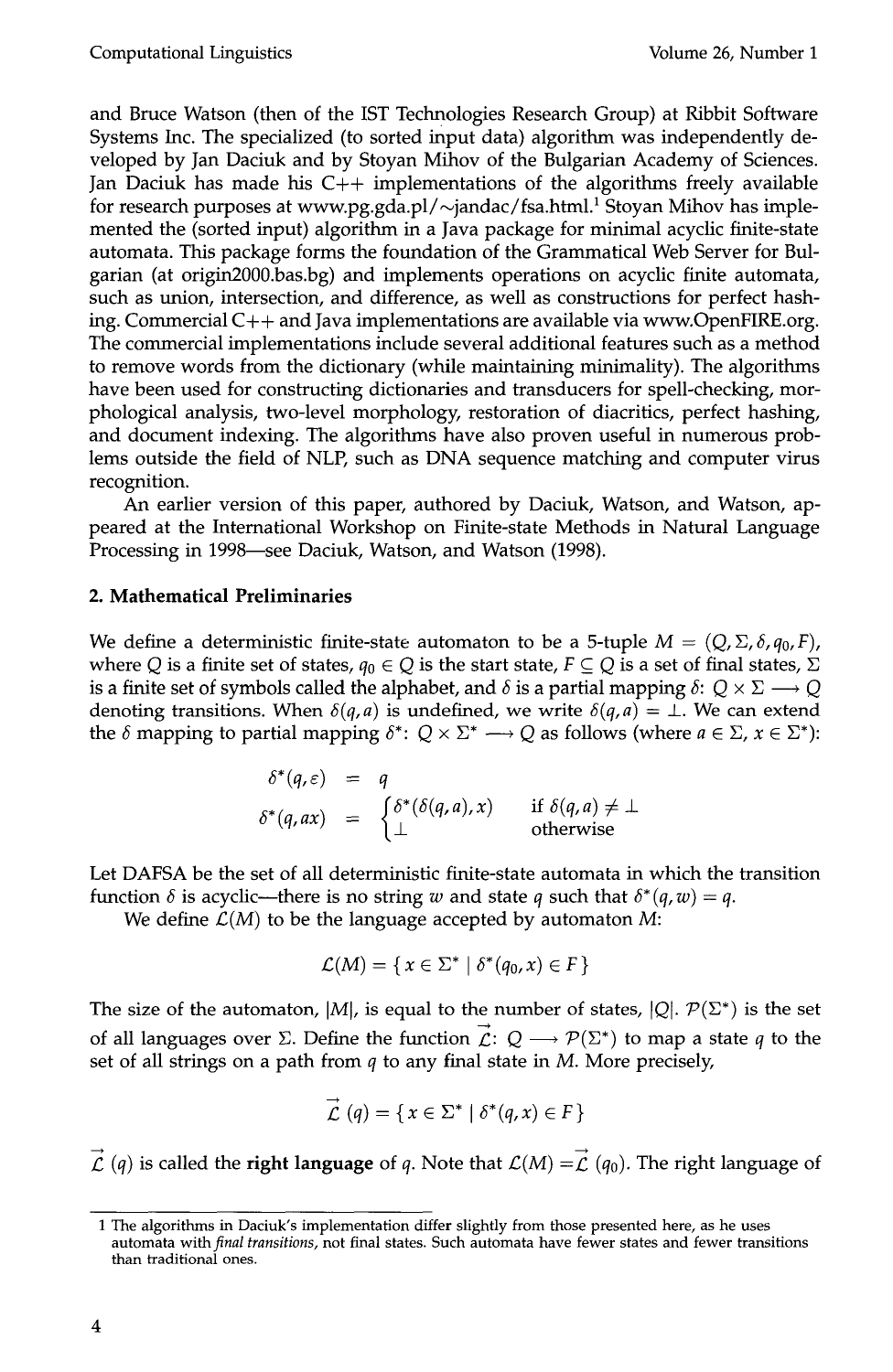a state can also be defined recursively:

$$
\vec{\mathcal{L}}(q) = \{ a \; \vec{\mathcal{L}} \; (\delta(q,a)) \; | \; a \in \Sigma \land \delta(q,a) \neq \bot \} \cup \left\{ \begin{matrix} \{\varepsilon\} & \text{if } q \in F \\ \emptyset & \text{otherwise} \end{matrix} \right.
$$

One may ask whether such a recursive definition has a unique solution. Most texts on language theory, for example Moll, Arbib, and Kfoury (1988), show that the solution is indeed unique--it is the least fixed-point of the equation.

We also define a property of an automaton specifying that all states can be reached from the start state:

$$
Reachable(M) \equiv \forall_{q \in Q} \exists_{x \in \Sigma^*} (\delta^*(q_0, x) = q)
$$

The property of being a minimal automaton is traditionally defined as follows (see Watson [1993b, 1995]):

$$
Min(M) \equiv \forall_{M' \in \text{DAFSA}} (\mathcal{L}(M) = \mathcal{L}(M') \Rightarrow |M| \le |M'|)
$$

We will, however, use an alternative definition of minimality, which is shown to be equivalent:

$$
Minimal(M) \equiv (\forall_{q,q' \in Q} (q \neq q' \Rightarrow \vec{\mathcal{L}} (q) \neq \vec{\mathcal{L}} (q')) ) \land Readhable(M)
$$

A general treatment of automata minimization can be found in Watson (1995). A formal proof of the correctness of the following algorithm can be found in Mihov (1998).

# **3. Construction from Sorted Data**

A trie is a dictionary with a tree-structured transition graph in which the start state is the root and all leaves are final states.<sup>2</sup> An example of a dictionary in a form of a trie is given in Figure 1. We can see that many subtrees in the transition graph are isomorphic. The equivalent minimal dictionary (Figure 2) is the one in which only one copy of each isomorphic subtree is kept. This means that, pointers (edges) to all isomorphic subtrees are replaced by pointers (edges) to their unique representative.

The traditional method of obtaining a minimal dictionary is to first create a (not necessarily minimal) dictionary for the language and then minimize it using any one of a number of algorithms (again, see Watson [1993b, 1995] for numerous examples of such algorithms). The first stage is usually done by building a trie, for which there are fast and well-understood algorithms. Dictionary minimization algorithms are quite efficient in terms of the size of their input dictionary—for some algorithms, the memory and time requirements are both linear in the number of states. Unfortunately, even such good performance is not sufficient in practice, where the intermediate dictionary (the trie) can be much larger than the available physical memory. (Some effort towards decreasing the memory requirement has been made; see Revuz [1991].) This paper presents a way to reduce these intermediate memory requirements and decrease the

<sup>2</sup> There may also be nonleaf, in other words *interior,* states that are final.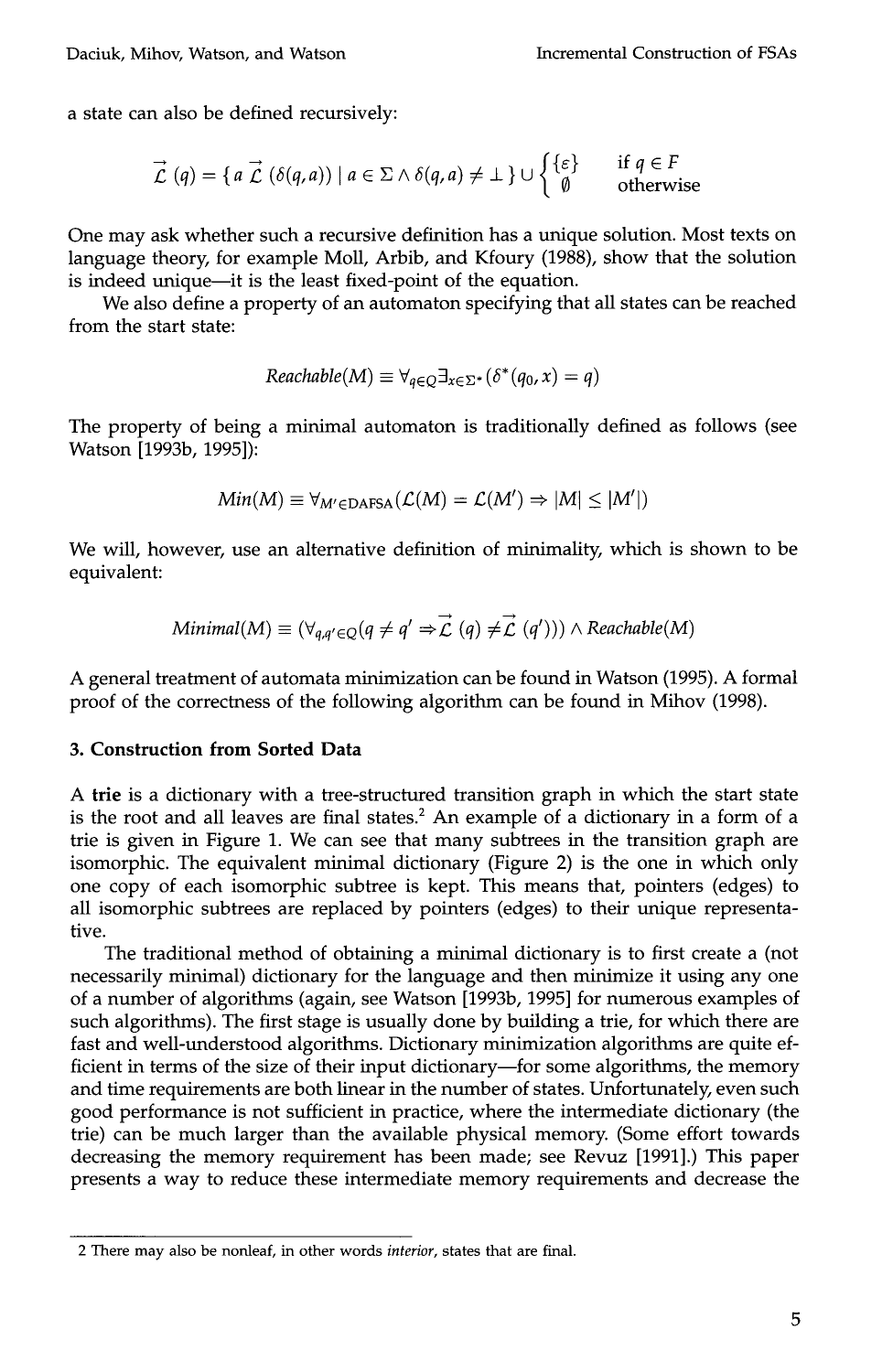

## **Figure 1**

A trie whose language is the French regular endings of verbs of the first group.



## **Figure 2**

The unique minimal dictionary whose language is the French regular endings of verbs of the first group.

total construction time by constructing the minimal dictionary incrementally (word by word, maintaining an invariant of minimality), thus avoiding ever having the entire trie in memory.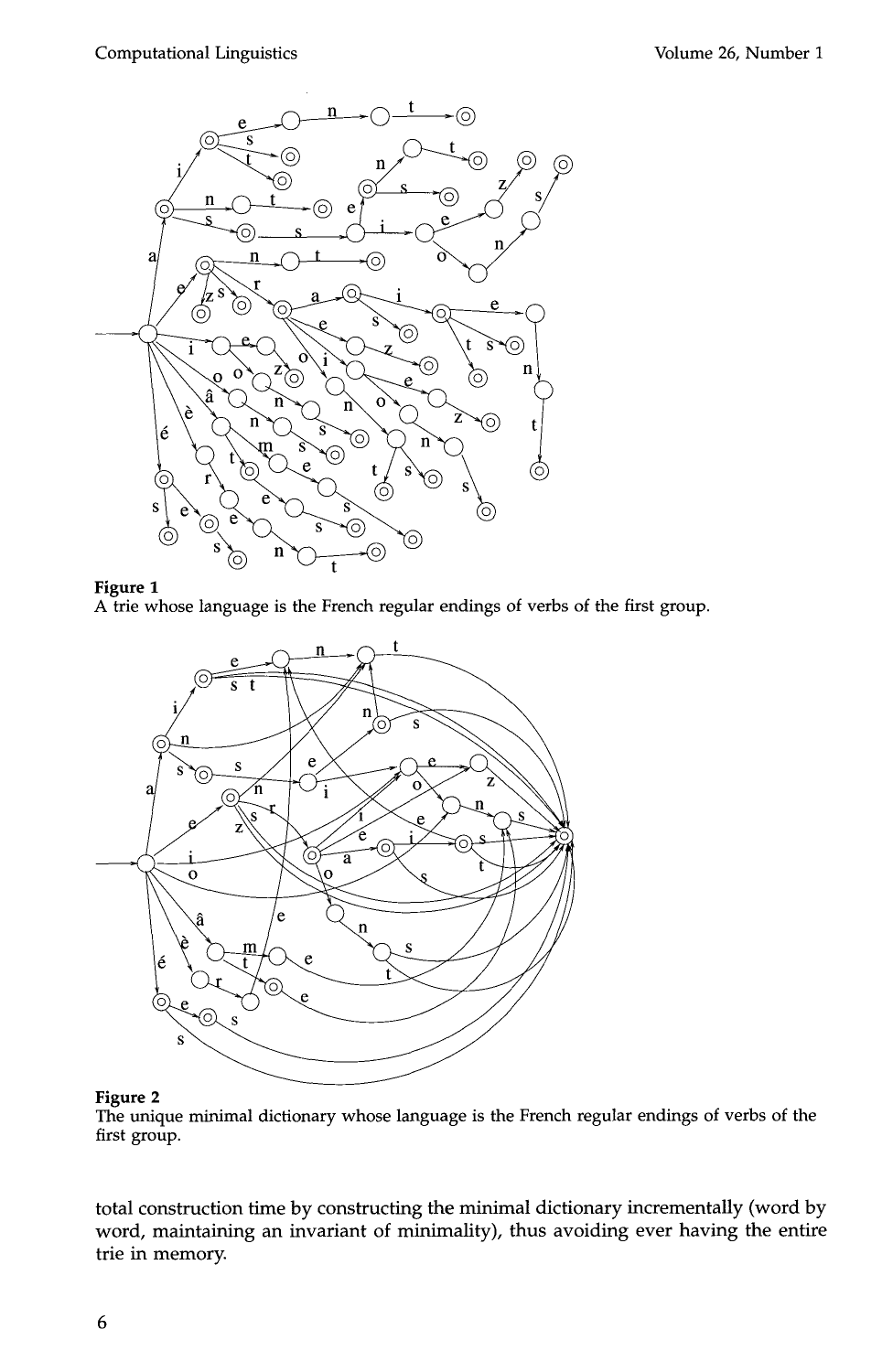The central part of most automata minimization algorithms is a classification of states. The states of the input dictionary are partitioned such that the equivalence classes correspond to the states of the equivalent minimal automaton. Assuming the input dictionary has only reachable states (that is, *Reachable* is *true),* we can deduce (by our alternative definition of minimality) that each state in the minimal dictionary must have a unique right language. Since this is a necessary and sufficient condition for minimality, we can use equality of right languages as the equivalence relation for our classes. Using our definition of right languages, it is easily shown that equality of right languages is an equivalence relation (it is reflexive, symmetric, and transitive). We will denote two states,  $p$  and  $q$ , belonging to the same equivalence class by  $p \equiv q$  (note that  $\equiv$  here is different from its use for logical equivalence of predicates). In the literature, this relation is sometimes written as E.

To aid in understanding, let us traverse the trie (see Figure 1) with the postorder method and see how the partitioning can be performed. For each state we encounter, we must check whether there is an equivalent state in the part of the dictionary that has already been analyzed. If so, we replace the current state with the equivalent state. If not, we put the state into a register, so that we can find it easily. It follows that the register has the following property: it contains only states that are pairwise inequivalent. We start with the (lexicographically) first leaf, moving backward through the trie toward the start state. All states up to the first forward-branching state (state with more than one outgoing transition) must belong to different classes and we immediately place them in the register, since there will be no need to replace them by other states. Considering the other branches, and starting from their leaves, we need to know whether or not a given state belongs to the same class as a previously registered state. For a given state p (not in the register), we try to find a state q in the register that would have the same right language. To do this, we do not need to compare the languages themselves-comparing sets of strings is computationally expensive. We can use our recursive definition of the right language. State  $p$  belongs to the same class as  $q$  if and only if:

- . they are either both final or both nonfinal; and
- 2. they have the same number of outgoing transitions; and
- 3. corresponding outgoing transitions have the same labels; and
- 4. corresponding outgoing transitions lead to states that have the same right languages.

Because the postorder method ensures that all states reachable from the states already visited are unique representatives of their classes (i.e., their right languages are unique in the visited part of the automaton), we can rewrite the last condition as:

4'. corresponding transitions lead to the same states.

If all the conditions are satisfied, the state p is replaced by q. Replacing p simply involves deleting it while redirecting all of its incoming transitions to  $q$ . Note that all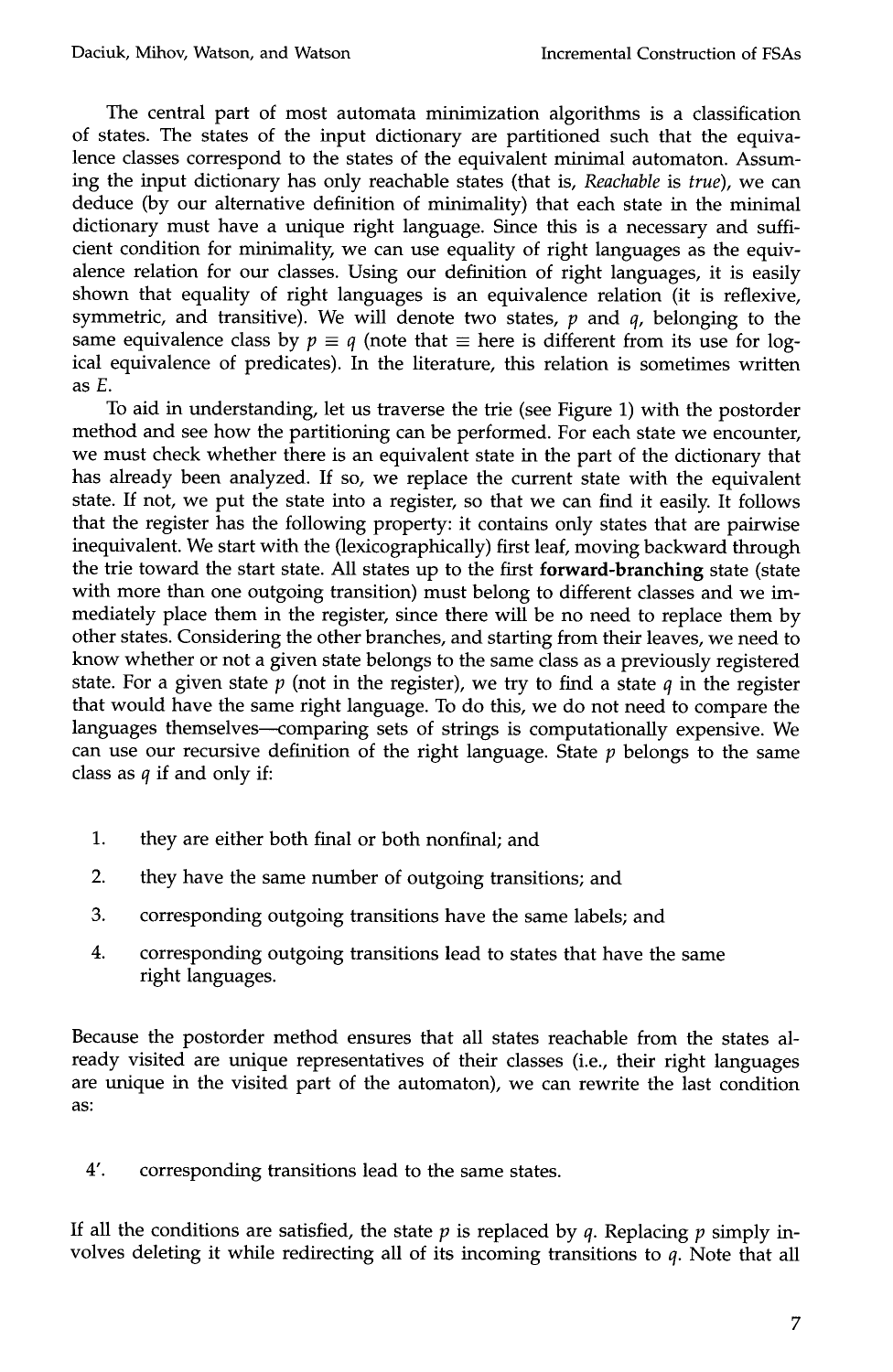leaf states belong to the same equivalence class. If some of the conditions are not satisfied,  $p$  must be a representative of a new class and therefore must be put into the register.

To build the dictionary one word at a time, we need to merge the process of adding new words to the dictionary with the minimization process. There are two crucial questions that must be answered. First, which states (or equivalence classes) are subject to change when new words are added? Second, is there a way to add new words to the dictionary such that we minimize the number of states that may need to be changed during the addition of a word? Looking at Figures 1 and 2, we can reproduce the same postorder traversal of states when the input data is lexicographically sorted. (Note that in order to do this, the alphabet  $\Sigma$  must be ordered, as is the case with ASCII and Unicode). To process a state, we need to know its right language. According to the method presented above, we must have the whole subtree whose root is that state. The subtree represents endings of subsequent (ordered) words. Further investigation reveals that when we add words in this order, only the states that need to be traversed to accept the previous word added to the dictionary may change when a new word is added. The rest of the dictionary remains unchanged, because a new word either

- begins with a symbol different from the first symbols of all words already in the automaton; the beginning symbol of the new word is lexicographically placed after those symbols; or
- it shares some (or even all) initial symbols of the word previously added to the dictionary; the algorithm then creates a forward branch, as the symbol on the label of the transition must be later in the alphabet than symbols on all other transitions leaving that state.

When the previous word is a prefix of the new word, the only state that is to be modified is the last state belonging to the previous word. The new word may share its ending with other words already in the dictionary, which means that we need to create links to some parts of the dictionary. Those parts, however, are not modified. This discovery leads us to Algorithm 1, shown below.

# Algorithm 1.

```

do there is another word \rightarrowWord := next word in lexicographic order;
   CommonPrefix := commonPrefix(Word);LastState := \delta^*(q_0, \textit{CommonPrefix});
   CurrentSuffix := Word[length(CommonPrefix)+ l. . . length(Word)l; 
   if has_children(LastState) \rightarrowreplace ~r_register(Last S tate) 
   fi; 
   add_suffix(LastState, CurrentSuffix) 
od; 
replace_or_register(qo)
```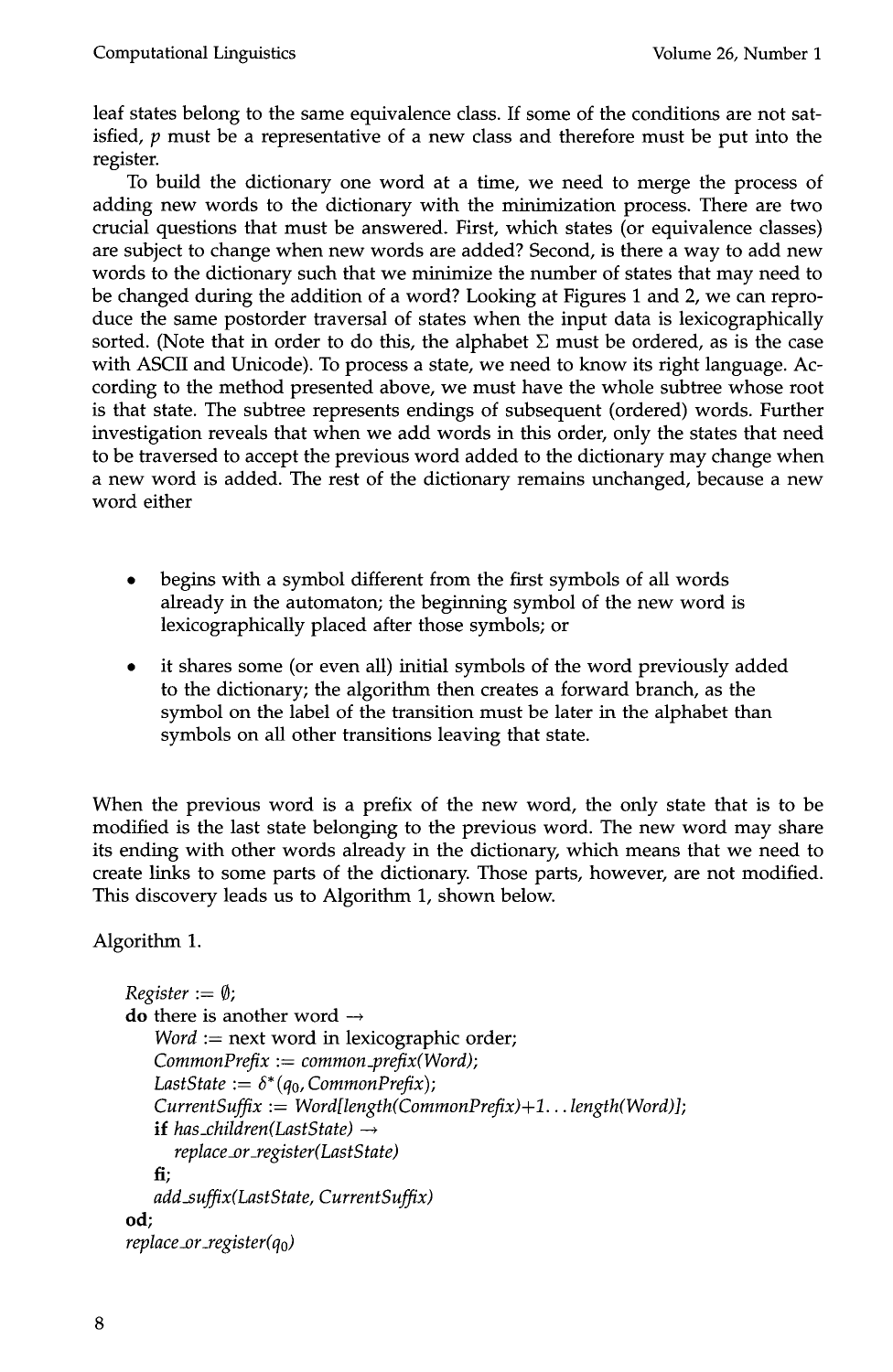```
func common_prefix(Word) 
       return the longest prefix w of Word such that \delta^*(q_0, w) \neq \perpcnuf 
func replace_or_register(State) \rightarrowChild := last_child(State); 
       if has_children(Child) \rightarrowreplace_or_register(Child) 
       fi; 
       if \exists_{a \in O} (q \in Register \land q \equiv Child) \rightarrowlast\_child(State) := q: (q \in Register \land q \equiv Child);delete(Child) 
       else 
          Register := Register U {Child} 
       fi 
cnuf
```
The main loop of the algorithm reads subsequent words and establishes which part of the word is already in the automaton (the *CommonPrefix),* and which is not (the *CurrentSuffix). An* important step is determining what the last state (here called LastState) in the path of the common prefix is. If *LastState* already has children, it means that not all states in the path of the previously added word are in the path of the common prefix. In that case, by calling the function *replace\_or\_register,* we can let the minimization process work on those states in the path of the previously added word that are not in the common prefix path. Then we can add to the *LastState* a chain of states that would recognize the *CurrentSuffix.* 

The function *common\_prefix* finds the longest prefix (of the word to be added) that is a prefix of a word already in the automaton. The prefix can be empty (since  $\delta^*(q,\varepsilon) = q$ .

The function *add\_suffix* creates a branch extending out of the dictionary, which represents the suffix of the word being added (the maximal suffix of the word which is not a prefix of any other word already in the dictionary). The last state of this branch is marked as final.

The function *last\_child* returns a reference to the state reached by the lexicographically last transition that is outgoing from the argument state. Since the input data is lexicographically sorted, *last\_child* returns the outgoing transition (from the state) most recently added (during the addition of the previous word). The function *replace\_or\_register*  effectively works on the last child of the argument state. It is called with the argument that is the last state in the common prefix path (or the initial state in the last call). We need the argument state to modify its transition in those instances in which the child is to be replaced with another (equivalent) state. Firstly, the function calls itself recursively until it reaches the end of the path of the previously added word. Note that when it encounters a state with more than one child, it takes the last one, as it belongs to the previously added word. As the length of words is limited, so is the depth of recursion. Then, returning from each recursive call, it checks whether a state equivalent to the current state can be found in the register. If this is true, then the state is replaced with the equivalent state found in the register. If not, the state is registered as a representative of a new class. Note that the function *replace-or\_register*  processes only the states belonging to the path of the previously added word (a part, or possibly all, of those created with the previous call to *add\_suffix),* and that those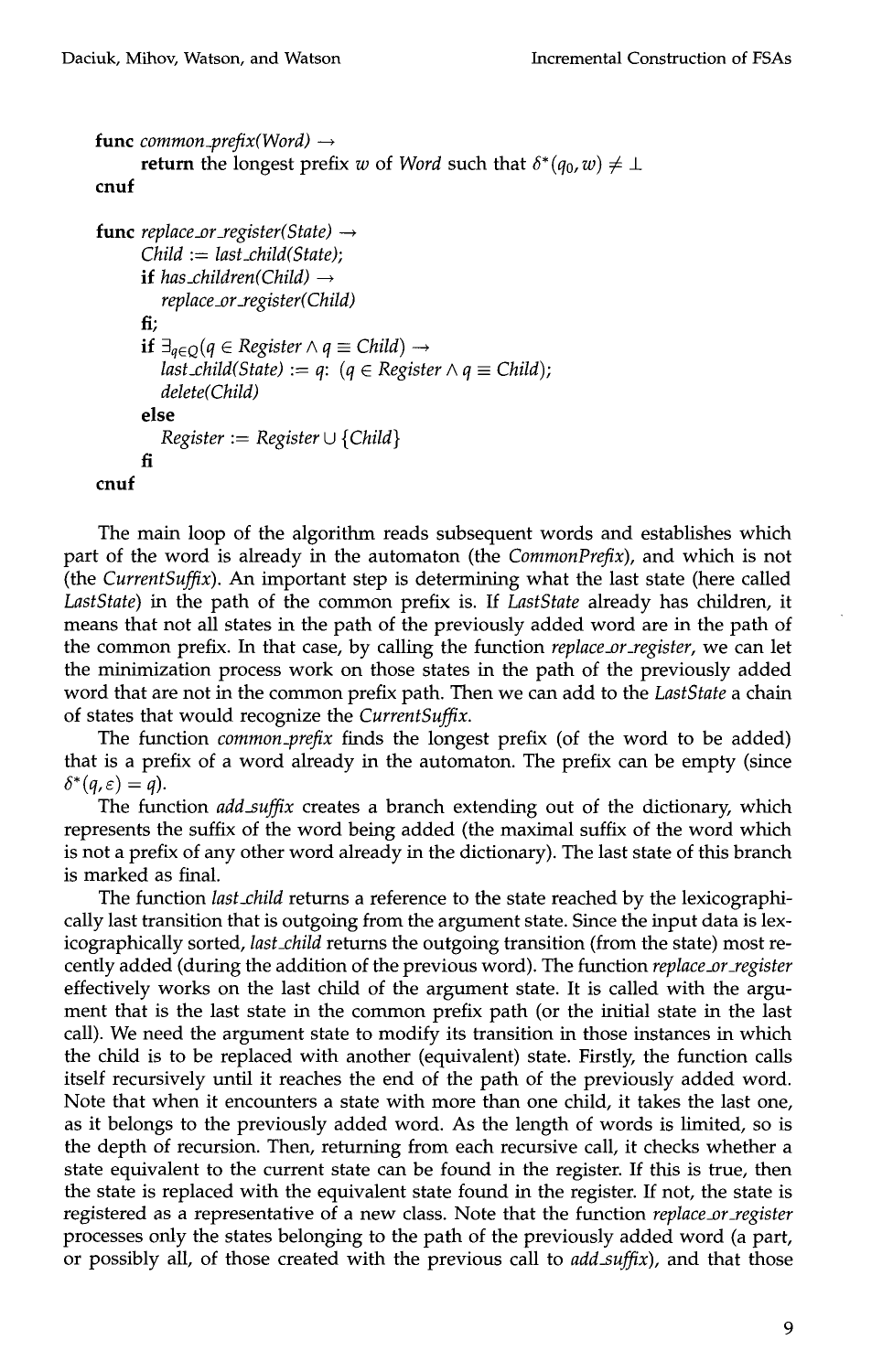states are never reprocessed. Finally, *has\_children* returns *true if,* and only if, there are outgoing transitions from the state.

During the construction, the automaton states are either in the register or on the path for the last added word. All the states in the register are states in the resulting minimal automaton. Hence the temporary automaton built during the construction has fewer states than the resulting automaton plus the length of the longest word. Memory is needed for the minimized dictionary that is under construction, the call stack, and for the register of states. The memory for the dictionary is proportional to the number of states and the total number of transitions. The memory for the register of states is proportional to the number of states and can be freed once construction is complete. By choosing an appropriate implementation method, one can achieve a memory complexity  $\mathcal{O}(n)$  for a given alphabet, where n is the number of states of the minimized automaton. This is an important advantage of our algorithm.

For each letter from the input list, the algorithm must either make a step in the function *common\_prefix* or add a state in the procedure *add\_sufix*. Both operations can be performed in constant time. Each new state that has been added in the procedure *add~ufix* has to be processed exactly once in the procedure *replace\_or\_register. The* number of states that have to be replaced or registered is clearly smaller than the number of letters in the input list. $3$  The processing of one state in the procedure consists of one register search and possibly one register insertion. The time complexity of the search is  $\mathcal{O}(\log n)$ , where *n* is the number of states in the (minimized) dictionary. The time complexity of adding a state to the register is also  $\mathcal{O}(\log n)$ . In practice, however, by using a hash table to represent the register (and equivalence relation), the average time complexity of those operations can be made almost constant. Hence the time complexity of the whole algorithm is  $O(l \log n)$ , where l is the total number of letters in the input list.

## **4. Construction from Unsorted Data**

Sometimes it is difficult or even impossible to sort the input data before constructing a dictionary. For example, there may be insufficient time or storage space to sort the data or the data may originate in another program or physical source. An incremental dictionary-building algorithm would still be very useful in those situations, although unsorted data makes it more difficult to merge the trie-building and the minimization processes. We could leave the two processes disjoint, although this would lead to the traditional method of constructing a trie and minimizing it afterwards. A better solution is to minimize everything on-the-fly, possibly changing the equivalence classes of some states each time a word is added. Before actually constructing a new state in the dictionary, we first determine if it would be included in the equivalence class of a preexisting state. Similarly, we may need to change the equivalence classes of previously constructed states since their right languages may have changed. This leads to an incremental construction algorithm. Naturally, we would want to create the states for a new word in an order that would minimize the creation of new equivalence classes.

As in the algorithm for sorted data, when a new word  $w$  is added, we search for the prefix of  $w$  already in the dictionary. This time, however, we cannot assume

<sup>3</sup> The exact number of the states that are processed in the procedure *replace-or\_register* is equal to the number of states in the trie for the input language.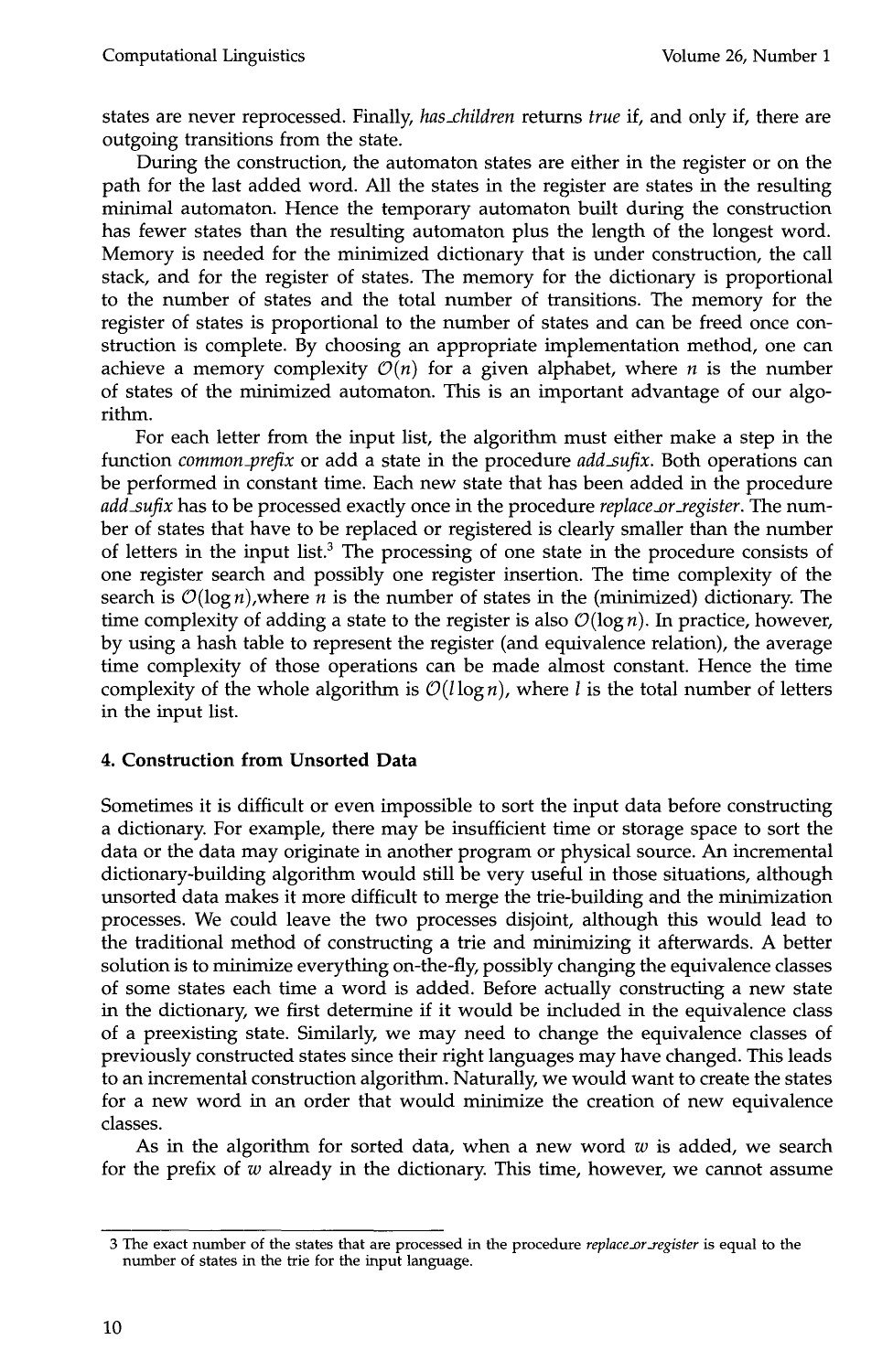

#### **Figure 3**

The result of blindly adding the word *bae* to a minimized dictionary (appearing on the left) containing *abd* and *bad. The* rightmost dictionary inadvertently contains *abe* as well. The lower dictionary is correct--state 3 had to be cloned.

that the states traversed by this common prefix will not be changed by the addition of the word. If there are any preexisting states traversed by the common prefix that are already targets of more than one in-transition (known as confluence states), then blindly appending another transition to the last state in this path (as we would in the sorted algorithm) would accidentally add more words than desired (see Figure 3 for an example of this).

To avoid generation of such spurious words, all states in the common prefix path from the first confluence state must be cloned. Cloning is the process of creating a new state that has outgoing transitions on the same labels and to the same destination states as a given state. If we compare the minimal dictionary (Figure 1) to an equivalent trie (Figure 2), we notice that a confluence state can be seen as a root of several original, isomorphic subtrees merged into one (as described in the previous section). One of the isomorphic subtrees now needs to be modified (leaving it no longer isomorphic), so it must first be separated from the others by cloning of its root. The isomorphic subtrees hanging off these roots are unchanged, so the original root and its clone have the same outgoing transitions (that is, transitions on the same labels and to the same destination states).

In Algorithm 1, the confluence states were never traversed during the search for the common prefix. The common prefix was not only the longest common prefix of the word to be added and all the words already in the automaton, it was also the longest common prefix of the word to be added and the last (i.e., the previous) word added to the automaton. As it was the function *replace\_or\_register* that created confluence states, and that function was never called on states belonging to the path of the last word added to the automaton, those states could never be found in the common prefix path.

Once the entire common prefix is traversed, the rest of the word must be appended. If there are no confluence states in the common prefix, then the method of adding the rest of the word does not differ from the method used in the algorithm for sorted data. However, we need to withdraw (from the register) the last state in the common prefix path in order not to create cycles. This is in contrast to the situation in the algorithm for sorted data where that state is not yet registered. Also, *CurrentSuffix*  could be matched with a path in the automaton containing states from the common prefix path (including the last state of the prefix).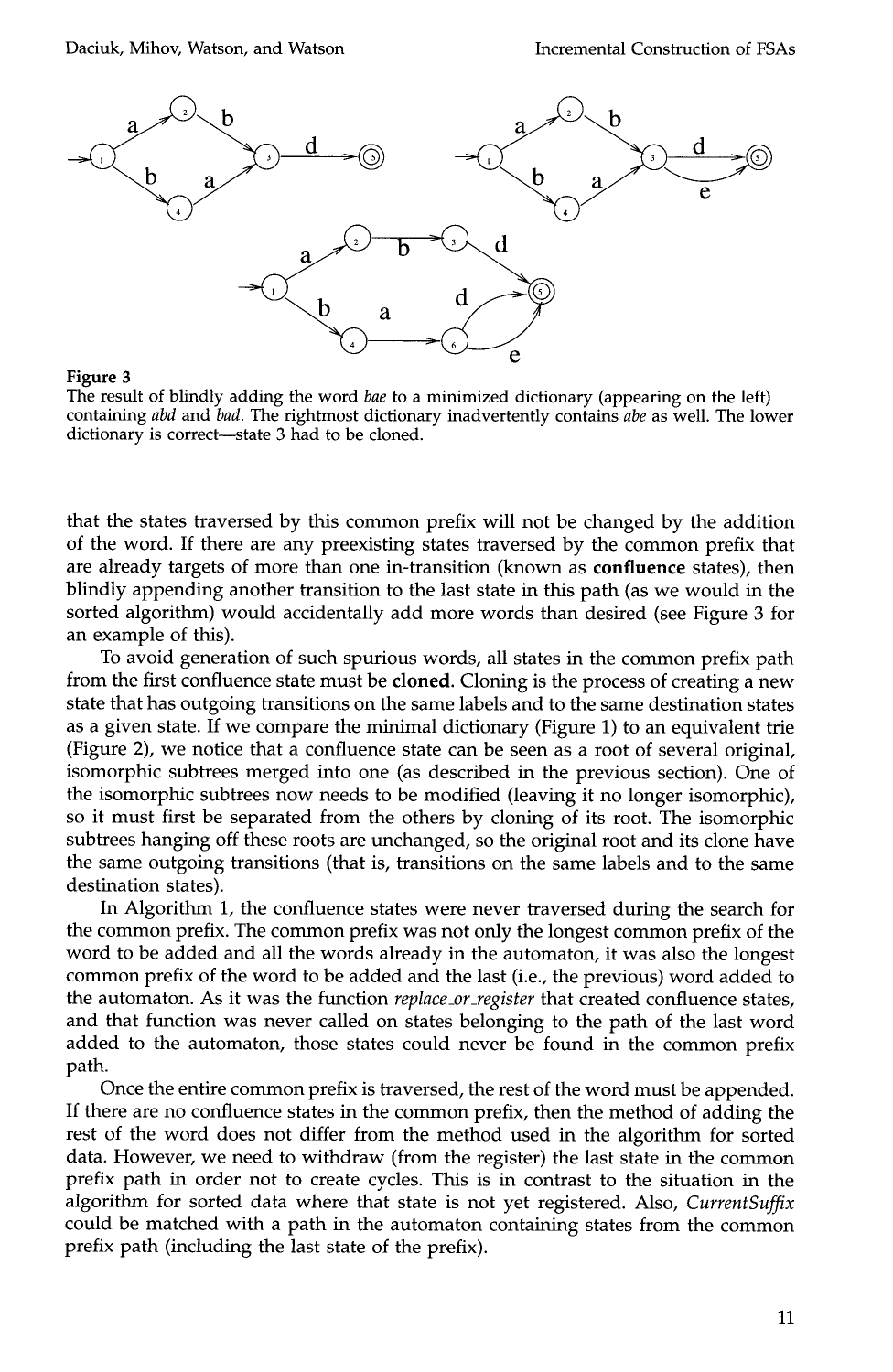

#### **Figure 4**

Consider an automaton (shown in solid lines on the left-hand figure) accepting *abcde* and *fghde.* Suppose we want to add *fghdghde*. As the common prefix path (shown in thicker lines) contains a confluence state, we clone state 5 to obtain state 9, add the suffix to state 9, and minimize it. When we also consider the dashed lines in the left-hand figure, we see that state 8 became a new confluence state earlier in the common prefix path. The right-hand figure shows what could happen if we did not rescan the common prefix path for confluence states. State 10 is a clone of state 4.

When there is a confluence state, then we need to clone some states. We start with the last state in the common prefix path, append the rest of the word to that clone and minimize it. Note that in this algorithm, we do not wait for the next word to come, so we can minimize (replace or register the states of) *CurrentSuffix* state by state as they are created. Adding and minimizing the rest of the word may create new confluence states earlier in the common prefix path, so we need to rescan the common prefix path in order not to create cycles, as illustrated in Figure 4. Then we proceed with cloning and minimizing the states on the path from the state immediately preceding the last state to the current first confluence state.

Another, less complicated but also less economical, method can be used to avoid the problem of creating cycles in the presence of confluence states. In that solution, we proceed from the state immediately preceding the confluence state towards the end of the common prefix path, cloning the states on the way. But first, the state immediately preceding the first confluence state should be removed from the register. At the end of the common prefix path, we add the suffix. Then, we call *replace\_or\_register* with the predecessor of the state immediately preceding the first confluence state. The following should be noted about this solution:

- memory requirements are higher, as we keep more than one isomorphic state at a time,
- the function *replace\_or\_register* must remain recursive (as in the sorted version), and
- the argument to *replace\_or\_register* must be a string, not a symbol, in order to pass subsequent symbols to children.

When the process of traversing the common prefix (up to a confluence state) and adding the suffix is complete, further modifications follow. We must recalculate the equivalence class of each state on the path of the new word. If any equivalence class changes, we must also recalculate the equivalence classes of all of the parents of all of the states in the changed class. Interestingly, this process could actually make the new dictionary smaller. For example, if we add the word *abe* to the dictionary at the bottom of Figure 3 while maintaining minimality, we obtain the dictionary shown in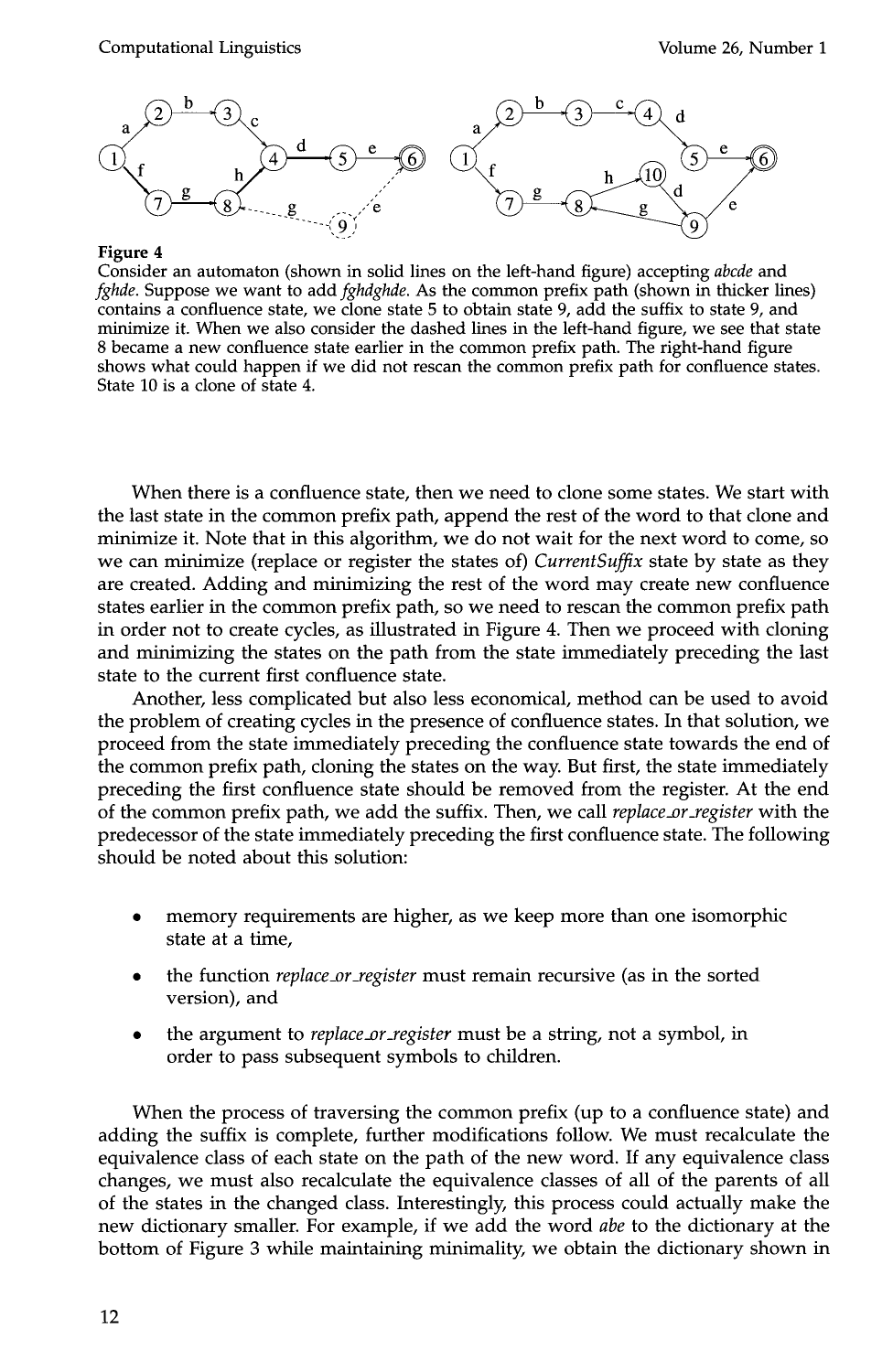the right of Figure 3, which is one state smaller. The resulting algorithm is shown in Algorithm 2.

Algorithm 2.

```

do there is another word \rightarrowWord := next word;
    CommonPrefix := common\_prefix(Word);CurrentSuffix := Word[length(CommonPrefix) + 1 ... length(Word)I; 
    if CurrentSuffix = \varepsilon \wedge \delta^*(q_0, \text{CommonPrefix}) \in F \rightarrowcontinue 
    fi; 
    FirstState := first_state( CommonPrefix); 
    if FirstState = \emptyset \rightarrowLastState := \delta^*(q_0, CommonPrefix)else 
       LastState := clone({\delta^*}(q_0, CommonPrefix))fi; 
    add_suffix(LastState, CurrentSuffix); 
    if FirstState \neq \emptyset \rightarrowFirstState := first~state(CommonPrefix); 
       CurrentIndex := (length(x): \delta^*(q_0, x) = FirstState);for i from length(CommonPrefix) -1 downto CurrentIndex \rightarrowCurrentState := clone(\delta^*(q_0, CommonPrefix[1...i]));
           6( CurrentState, CommonPrefixli]) := LastState; 
           replace_or_register( CurrentState); 
           LastState := CurrentState 
       rof 
    else 
       Currentlndex := length( CommonPrefix) 
    fi; 
    Changed := true; 
    do Changed 
        Currentlndex := Currentlndex - 1; 
        CurrentState := \delta^*(q_0, Word[1...CurrentIndex]);
        OldState := LastState; 
        if CurrentIndex > 0 \rightarrowRegister := Register - {LastState} 
        fi; 
        replace_or_register( CurrentState); 
        Changed := OldState \ne LastStateod 
    if \negChanged \land CurrentIndex > 0 \rightarrowRegister := Register U {CurrentState} 
    fi 
od 
func replace Jar_register(State, Symbol) 
      Child := \delta(State, Symbol);
```
if  $\exists q \in Q (q \in Register \land q \equiv Child) \rightarrow$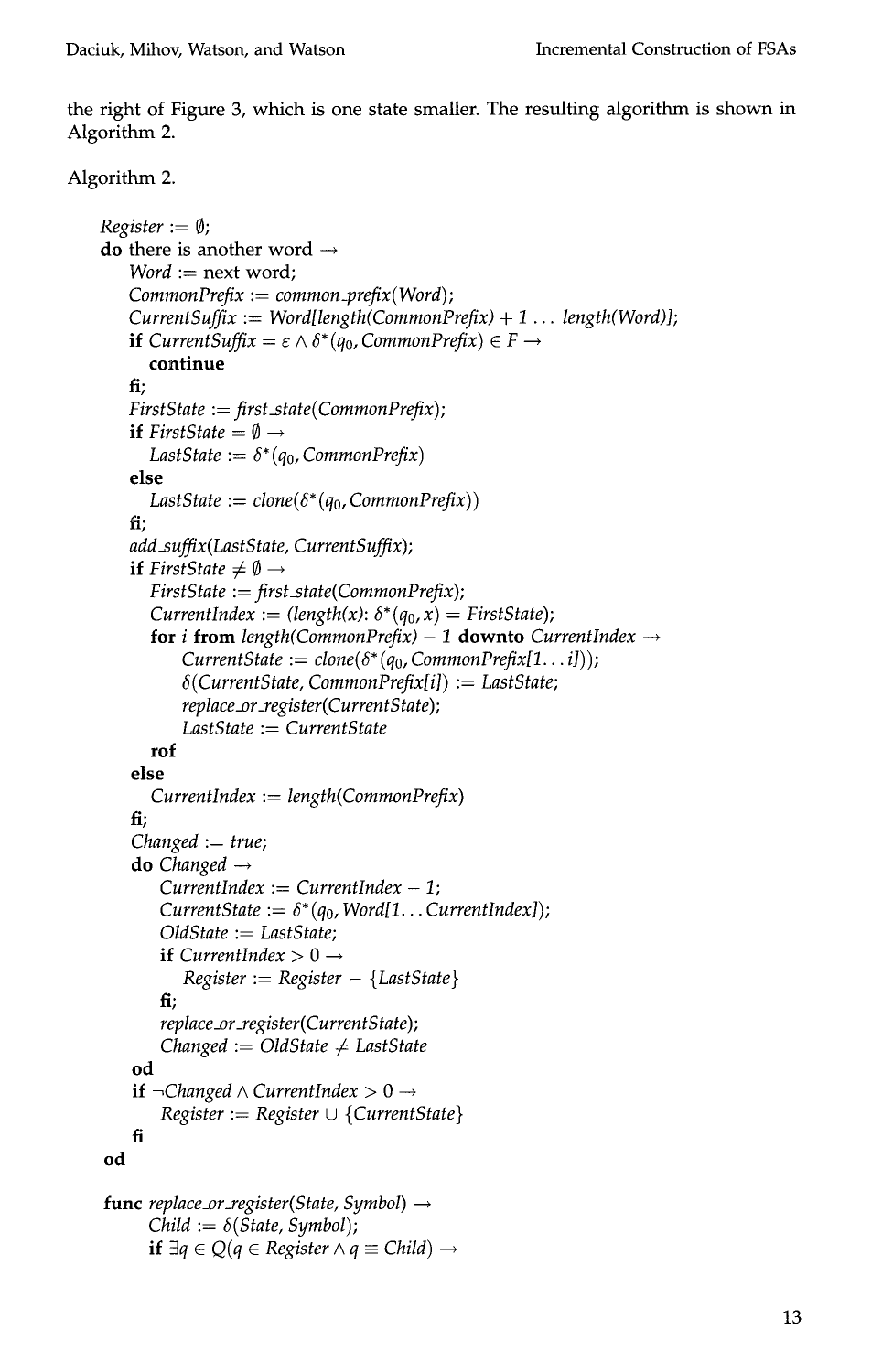```
cnuf 
         delete(Child); 
         last\_child(State) := q: (q \in Register \land q \equiv Child)else 
          Register := Register u{Child} 
       fi
```
The main loop reads the words, finds the common prefix, and tries to find the first confluence state in the common prefix path. Then the remaining part of the word *(CurrentSuffix)* is added.

If a confluence state is found (i.e., *FirstState* points to a state in the automaton), all states from the first confluence state to the end of the common prefix path are cloned, and then considered for replacement or registering. Note that the inner loop (with  $i$  as the control variable) begins with the penultimate state in the common prefix, because the last state has already been cloned and the function *replace\_or\_register* acts on a child of its argument state.

Addition of a new suffix to the last state in the common prefix changes the right languages of all states that precede that state in the common prefix path. The last part of the main loop deals with that situation. If the change resulted in such modification of the right language of a state that an equivalent state can be found somewhere else in the automaton, then the state is replaced with the equivalent one and the change propagates towards the initial state. If the replacement of a given state cannot take place, then (according to our recursive definition of the right language) there is no need to replace any preceding state.

Several changes to the functions used in the sorted algorithm are necessary to handle the general case of unsorted data. The *replace\_or\_register* procedure needs to be modified slightly. Since new words are added in arbitrary order, one can no longer assume that the last child (lexicographically) of the state (the one that has been added most recently) is the child whose equivalence class may have changed. However, we know the label on the transition leading to the altered child, so we use it to access that state. Also, we do not need to call the function recursively. We assume that *add\_suffix* replaces or registers the states in the *CurrentSuffix* in the correct order; later we process one path of states in the automaton, starting from those most distant from the initial state, proceeding towards the initial state  $q_0$ . So in every situation in which we call *replace\_or\_register,* all children of the state *Child* are already unique representatives of their equivalence classes.

Also, in the sorted algorithm, *add suffix* is never passed  $\varepsilon$  as an argument, whereas this may occur in the unsorted version of the algorithm. The effect is that the *LastState*  should be marked as final since the common prefix is, in fact, the entire word. In the sorted algorithm, the chain of states created by *add\_suffix* was left for further treatment until new words are added (or until the end of processing). Here, the automaton is completely minimized on-the-fly after adding a new word, and the function *add\_suffix* can call *replace\_or\_register* for each state it creates (starting from the end of the suffix). Finally, the new function *first\_state* simply traverses the dictionary using the given word prefix and returns the first confluence state it encounters. If no such state exists, *first\_state* returns 0.

As in the sorted case, the main loop of the unsorted algorithm executes  $m$  times, where  $m$  is the number of words accepted by the dictionary. The inner loops are executed at most |w| times for each word. Putting a state into the register takes  $\mathcal{O}(\log n)$ , although it may be constant when using a hash table. The same estimation is valid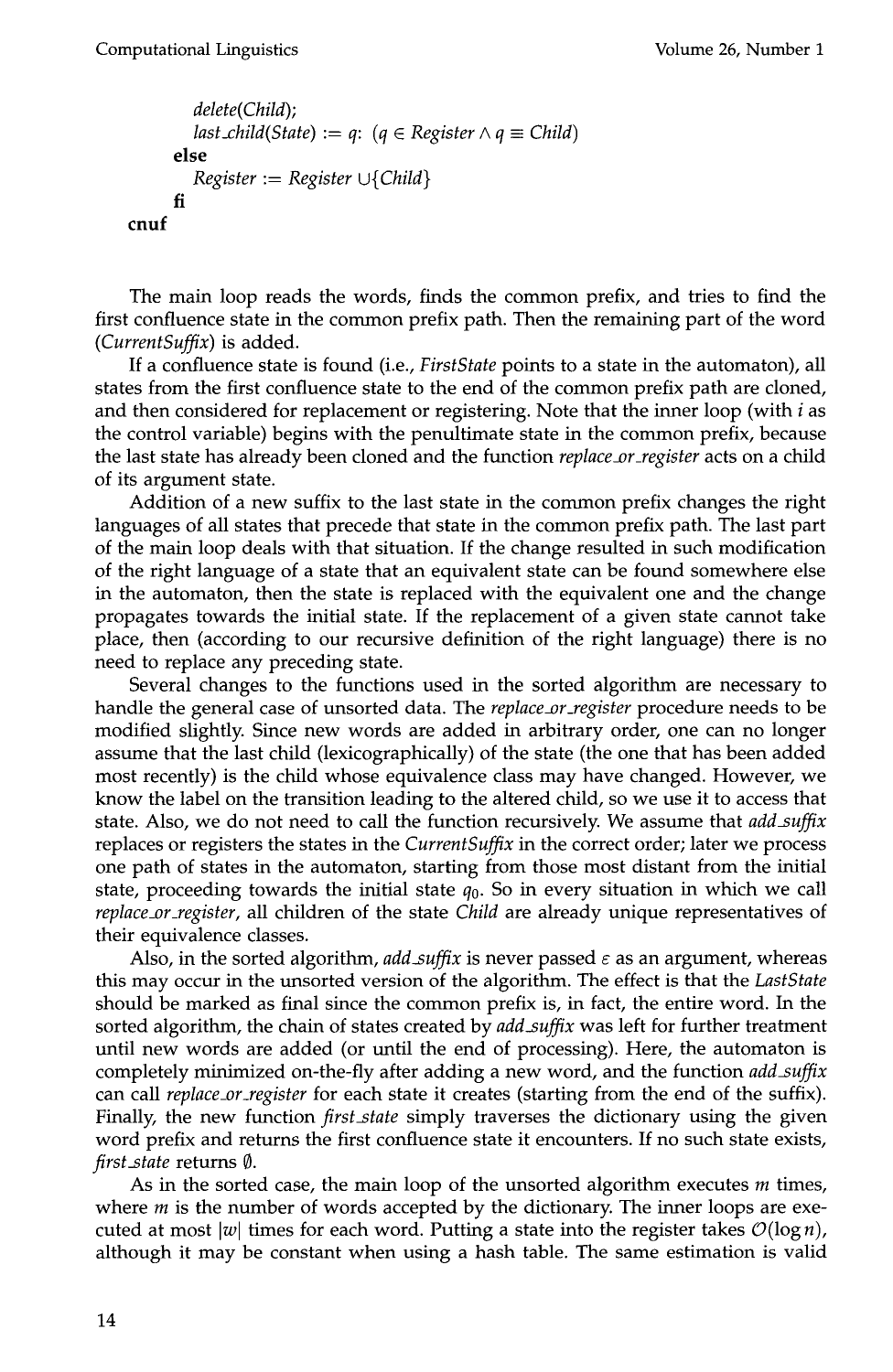for a removal from the register. In this case, the time complexity of the algorithm remains the same, but the constant changes. Similarly, hashing can be used to provide an efficient method of determining the state equivalence classes. For sorted data, only a single path through the dictionary could possibly be changed each time a new word is added. For unsorted data, however, the changes frequently fan out and percolate all the way back to the start state, so processing each word takes more time.

# **4.1 Extending the Algorithms**

These new algorithms can also be used to construct transducers. The alphabet of the (transducing) automaton would be  $\Sigma_1 \times \Sigma_2$ , where  $\Sigma_1$  and  $\Sigma_2$  are the alphabet of the levels. Alternatively, elements of  $\Sigma^*$  can be associated with the final states of the dictionary and only output once a valid word from  $\Sigma_1^*$  is recognized.

# **5. Related Work**

An algorithm described by Revuz [1991] also constructs a dictionary from sorted data while performing a partial minimization on-the-fly. Data is sorted in reverse order and that property is used to compress the endings of words within the dictionary as it is being built. This is called a pseudominimization and must be supplemented by a true minimization phase afterwards. The minimization phase still involves finding an equivalence relation over all of the states of the pseudominimal dictionary. It is possible to use unsorted data but it produces a much bigger dictionary in the first stage of processing. However, the time complexity of the minimization can be reduced somewhat by using knowledge of the pseudominimization process. Although this pseudominimization technique is more economic in its use of memory than traditional techniques, we are still left with a subminimal dictionary that can be a factor of 8 times larger than the equivalent minimal dictionary (Revuz [1991, page 33], reporting on the DELAF dictionary).

Recently, a semi-incremental algorithm was described by Watson (1998) at the Workshop on Implementing Automata. That algorithm requires the words to be sorted *in any* order of decreasing length (this sorting process can be done in linear time), and takes advantage of automata properties similar to those presented in this paper. In addition, the algorithm requires a *final* minimization phase after all words have been added. For this reason, it is only semi-incremental and does not maintain full minimality while adding words--although it usually maintains the automata close enough to minimality for practical applications.

# **6. Conclusions**

We have presented two new methods for incrementally constructing a minimal, deterministic, acyclic finite-state automaton from a finite set of words (possibly with corresponding annotations). Their main advantage is their minimal intermediate memory requirements. 4 The total construction time of these minimal dictionaries is dramatically reduced from previous algorithms. The algorithm constructing a dictionary from sorted data can be used in parallel with other algorithms that traverse or utilize the dictionary, since parts of the dictionary that are already constructed are no longer subject to future change.

<sup>4</sup> It is minimal in asymptotic terms; naturally compact data structures can also be used.